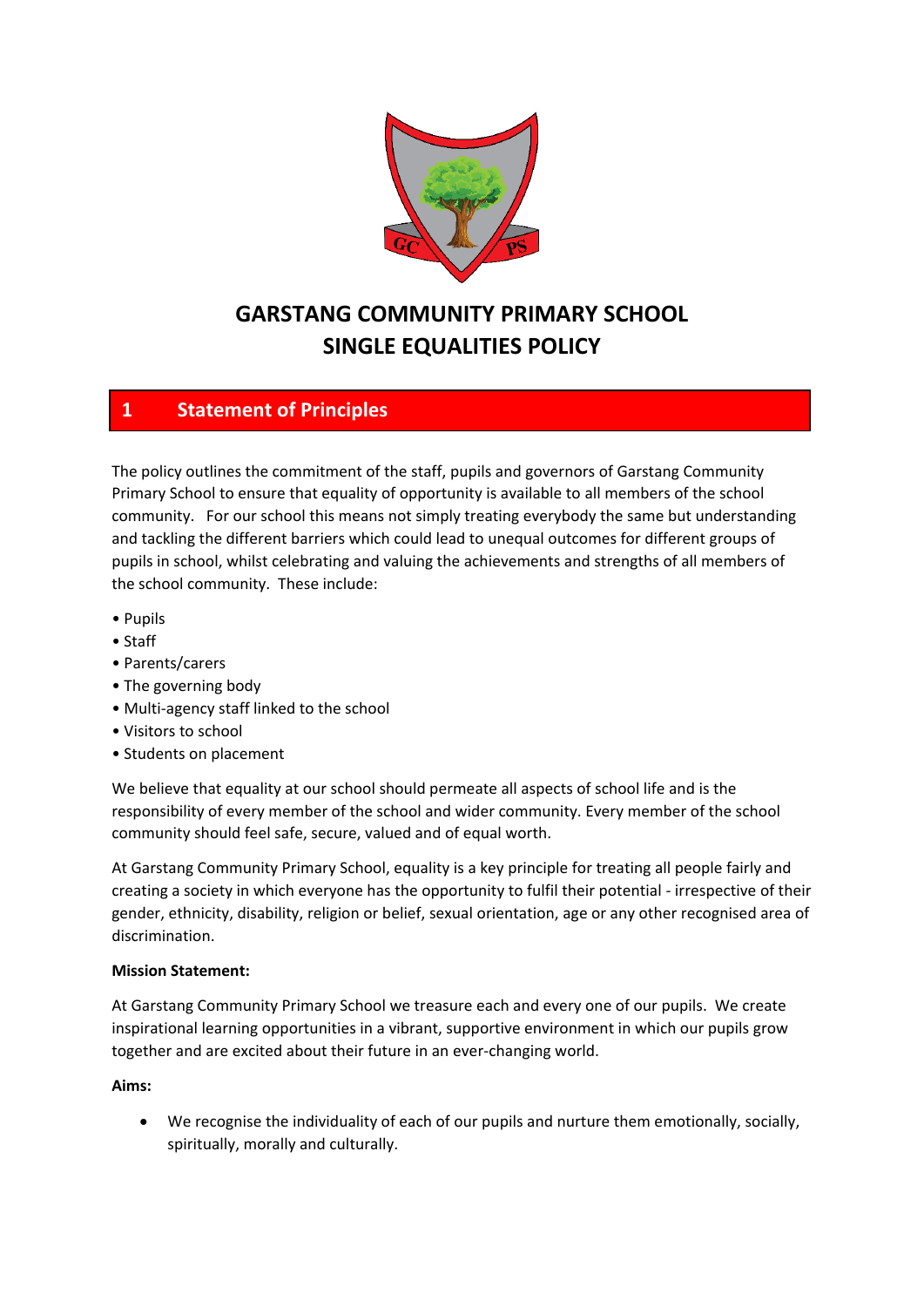- We create inspirational learning opportunities within an exciting curriculum which equips our pupils with the skills and knowledge needed to be successful in a dynamic world.
- Our pupils become enterprising, inquisitive young people with high expectations of themselves and a lifelong love of learning.
- We develop strong partnerships with parents, creating an atmosphere of mutual trust, and working together to provide the very best for our pupils.
- We create opportunities for our pupils to be active participants in the local and global communities and to develop an understanding of their place in the world.

Policy created: September 2012

| Date Reviewed  | <b>Changes Made</b>                             | Signed     |
|----------------|-------------------------------------------------|------------|
| September 2012 | Policy written                                  | S A Reeves |
| May 2014       | Updated school information                      | S A Reeves |
| September 2021 | Updated school information                      | S A Reeves |
|                | Revised the policy                              |            |
| May 2022       | Policy review and update of Equality Objectives | A Dignan   |
|                |                                                 | S A Reeves |

# **2 School in Context**

- Garstang Community Primary School is an average sized primary school with 204 children on roll. Our intake number is 30, and when full the school has capacity for 210 children.
- In the most current school census (January 2022) there were 98 males (47.3% of school roll) and 109 females (52.7% of school roll).
- 8% of pupils are on the SEN register at varying levels.
- There is one pupil registered as disabled and no staff.
- 8% of the school population come from an ethnic background other than white British.
- 2 children have English as an additional language.
- School is organised over two levels, with stairs leading to some classrooms. All areas of the school are accessible, although some areas are only accessible to all through using various outside doors.

# **3 Ethos and Atmosphere**

- At Garstang Community Primary School, the leadership of the school community will demonstrate mutual respect between all members of the school community.
- There is an openness of atmosphere which welcomes everyone to the school.
- All within the school community will challenge any type of discriminatory and/or bullying behaviour, e.g. through unwanted attentions (verbal or physical) and unwelcome or offensive remarks or suggestions.
- All pupils are encouraged to greet visitors to the school with friendliness and respect.
- The displays around the school are of a high quality and reflect diversity across all aspects of equality of opportunity and are frequently monitored.
- Provision is made to cater for the spiritual needs of all the children through planning of assemblies, classroom based and externally based activities.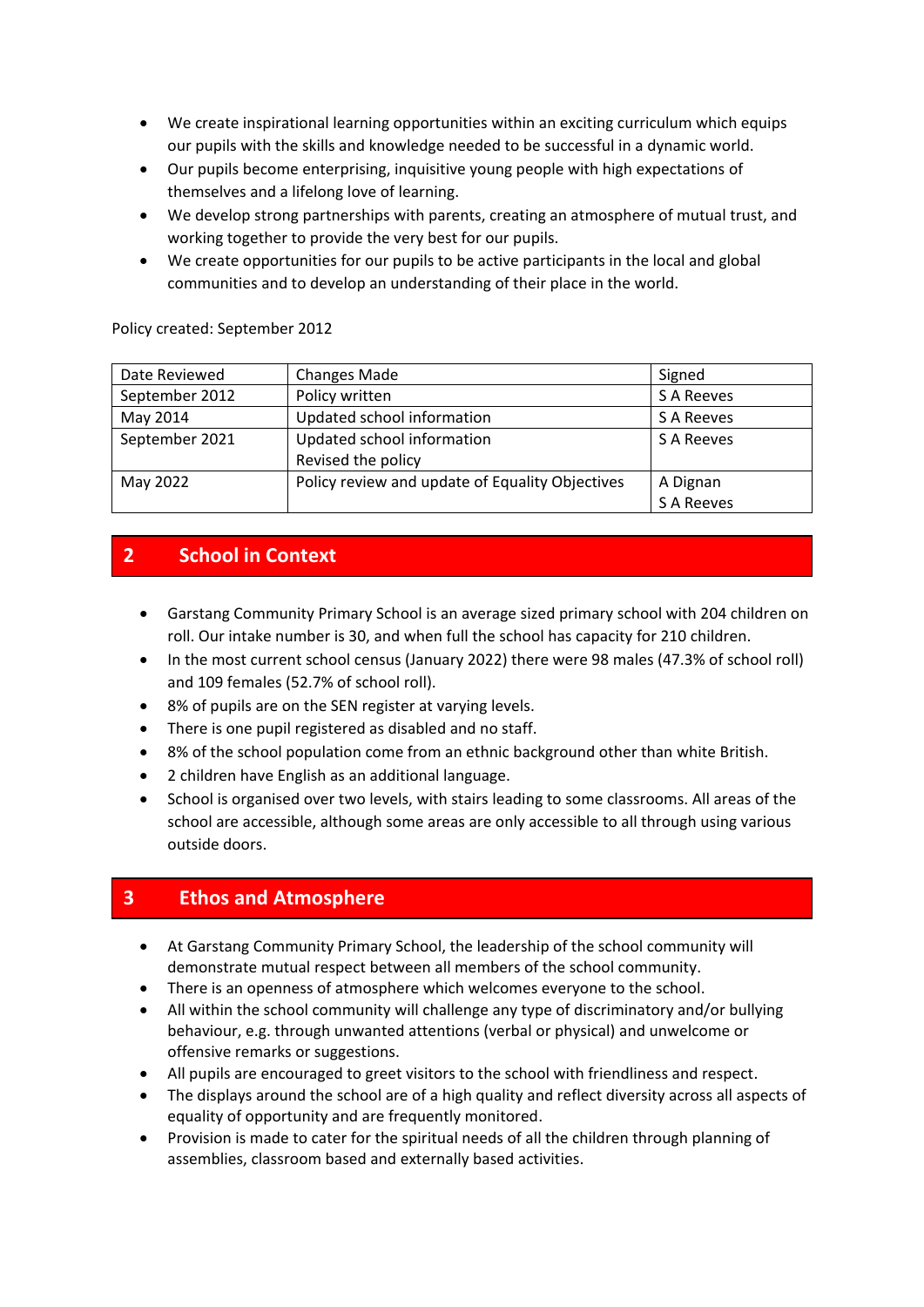# **4 Policy Development**

This policy applies to the whole school community. It has been drawn up as a result of the outcomes of a transparent process and through consultation with staff and governors.

# **5 Monitoring and Review**

Garstang Community Primary School is an inclusive school, working towards greater equality in the whole school community. We use the curriculum and teaching to enhance the self-esteem of all those it serves and to provide a learning environment in which each individual is encouraged to fulfil her or his potential.

We collect and analyse a range of equality information for our pupils/students:

- We make regular assessments of pupils' learning and use this information to track pupils' progress, as they move through the school. As part of this process, we regularly monitor the performance of different groups, to ensure that all groups of pupils are making the best possible progress. We use this information to adjust future teaching and learning plans, as necessary.
- Resources are available to support groups of pupils where the information suggests that progress is not as good as it should be. The governing body receives regular updates on pupil performance information.
- School performance information is compared to national data and local authority data, to ensure that pupils are making appropriate progress when compared to all schools, and to schools in similar circumstances.

As well as monitoring pupil performance information, we also regularly monitor a range of other information. This relates to:

- Attendance.
- Exclusions and truancy.
- Racism, disabilism, sexism, homophobia and all forms of bullying.
- Parental involvement.
- Participation in Extended Learning Opportunities.

Our monitoring activities enable us to identify any differences in pupil performance and provide specific support as required, including pastoral support. This allows us to take appropriate action to meet the needs of specific groups in order to make necessary improvements.

Garstang Community Primary School is also committed to providing a working environment free from discrimination, bullying, harassment and victimisation. We aim to recruit an appropriately qualified workforce and establish a governing body that is representative of all sections of the community in order to respect and respond to the diverse needs of our population.

We collect and analyse a range of profile information for our staff and governors and this is kept on the SIMS database within school. This relates to age, gender, ethnicity and disability.

Due regard is given to the promotion of equality in the School Improvement Plan. The person responsible for the monitoring and evaluation of the policy and action plan is Stephanie Reeves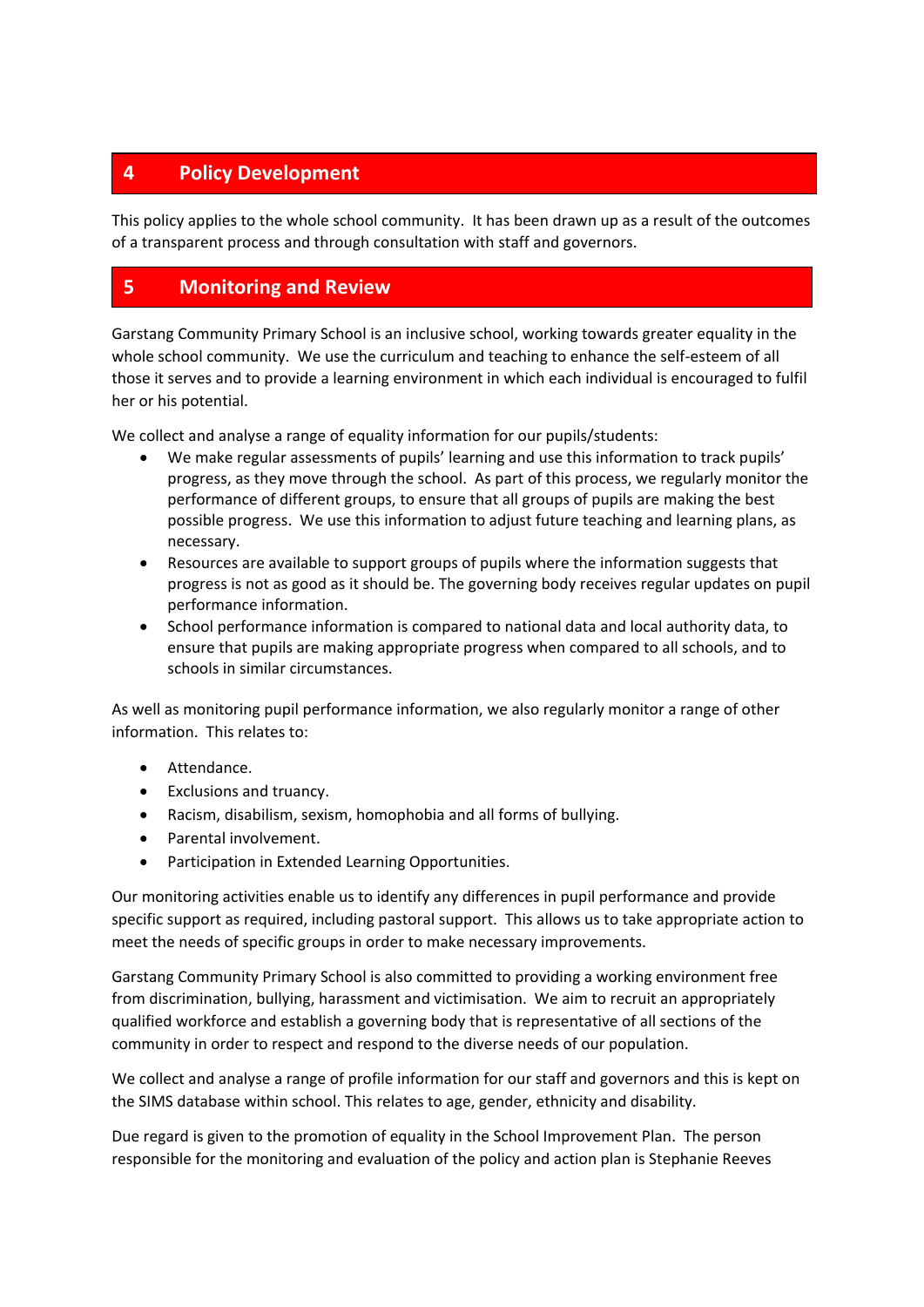Their role is to:

- Lead discussions, organise training, update staff in staff meetings, support discussions.
- Work with the governing body on matters relating to equality.
- Support evaluation activities that moderate the impact and success of this policy.

### **6 Developing Best Practice**

#### **Learning and Teaching**

We aim to provide all our pupils with the opportunity to succeed, and to reach the highest level of personal achievement. To do this, teaching and learning will:

- Provide equality of access for all pupils and prepare them for life in a diverse society.
- Use materials that reflect a range of cultural backgrounds, without stereotyping.
- Use materials to promote a positive image of and attitude towards disability and disabled people.
- Promote attitudes and values that will challenge discriminatory behaviour.
- Provide opportunities for pupils to appreciate their own culture and religions and celebrate the diversity of other cultures.
- Use a range of sensitive teaching strategies when teaching about different cultural and religious traditions.
- Develop pupil's advocacy skills so that they can detect bias, challenge discrimination, leading to justice and equality.
- Ensure that the whole curriculum covers issues of equality and diversity.
- All subject leaders' departments, where appropriate, promote and celebrate the contribution of different cultures to the subject matter.
- Seek to involve all parents in supporting their child's education.
- Provide educational visits and extended learning opportunities that involve all pupil groups.
- Take account of the performance of all pupils when planning for future learning and setting challenging targets.
- Make best use of all available resources to support the learning of all groups of pupils.
- Identify resources and training that support staff development.

### **Learning Environment**

There is a consistently high expectation of all pupils regardless of their gender, ethnicity, disability, religion or belief, sexual orientation, age or any other recognised area of discrimination. All pupils are encouraged to improve on their own achievements and not to measure themselves against others. Parents are also encouraged to view their own children's achievements in this light.

- Teacher enthusiasm is a vital factor in achieving a high level of motivation and good results from all pupils.
- Adults in the school will provide good, positive role models in their approach to all issues relating to equality of opportunity.
- The school places a very high priority on the provision for special educational needs and disability.
- We will meet all pupils' learning needs including the more able by carefully assessed and administered programmes of work.
- The school provides an environment in which all pupils have equal access to all facilities and resources.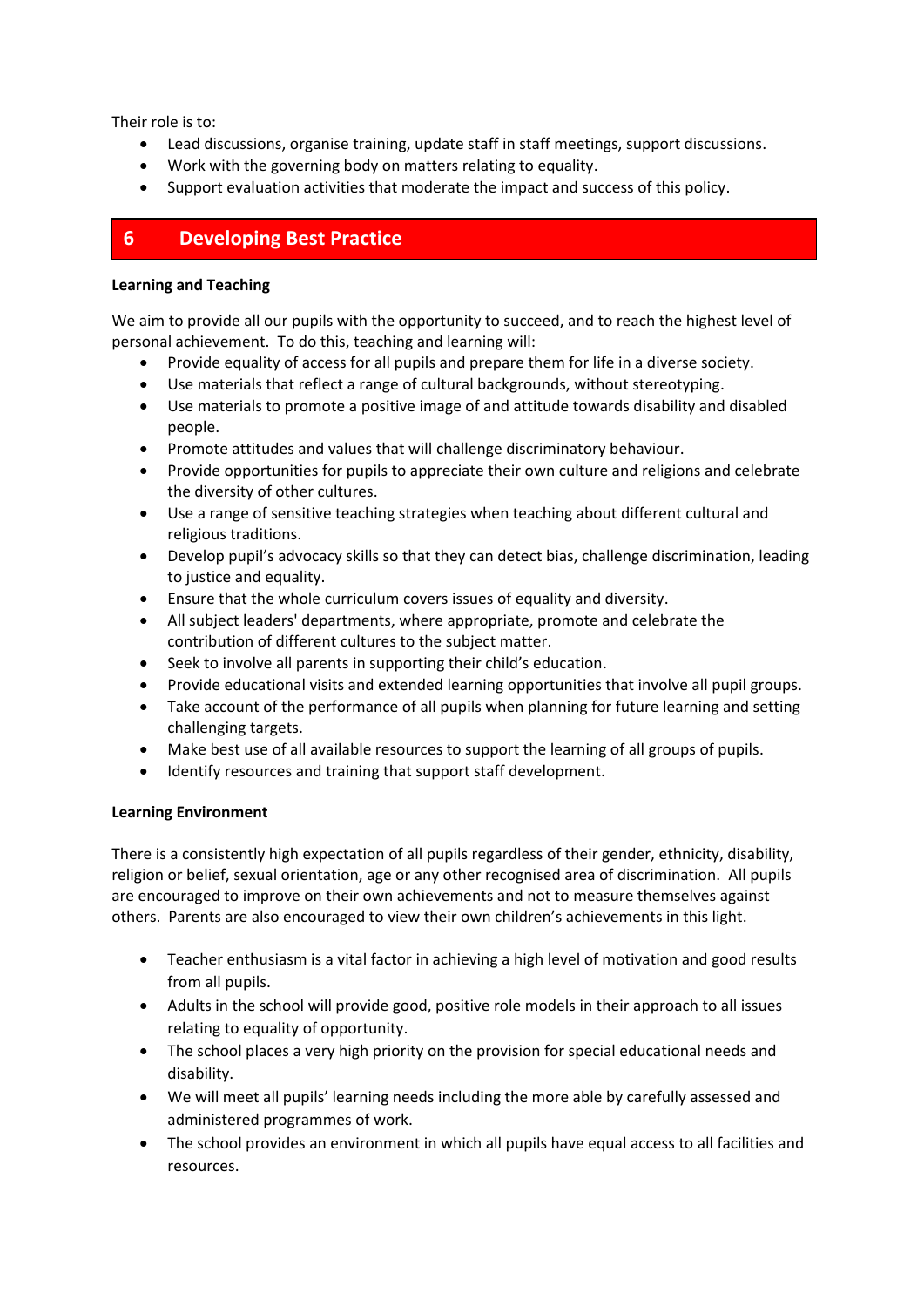- All pupils are encouraged to be actively involved in their own learning.
- A range of teaching methods are to be used throughout the school to ensure that effective learning takes place at all stages for all pupils.
- Consideration will be given to the physical learning environment both internal and external, including displays and signage.

#### **Curriculum**

At Garstang Community Primary School, we aim to ensure that:

- Planning reflects our commitment to equality in all subject areas and cross curricular themes promoting positive attitudes to equality and diversity.
- Pupils will have opportunities to explore concepts and issues relating to identity and equality.
- Steps are taken to ensure that all pupils have access to the mainstream curriculum by considering their cultural, backgrounds, linguistic needs and learning styles.

#### **Resources and Materials**

The provision of good quality resources and materials within Garstang Community Primary School is a high priority. These resources should:

- Reflect the reality of an ethnically, culturally and sexually diverse society.
- Reflect a variety of viewpoints.
- Show positive images of males and females in society.
- Include non-stereotypical images of all groups in a global context.
- Be accessible to all members of the school community.

#### **Language**

We recognise that it is important at Garstang Community Primary School that all members of the school community use appropriate language which:

- Does not transmit or confirm stereotypes.
- Does not offend.
- Creates and enhances positive images of particular groups identified at the beginning of this document.
- Creates the conditions for all people to develop their self-esteem.
- Uses accurate language in referring to particular groups or individuals and challenges in instances where this is not the case.

#### **Extended Learning Opportunities**

It is the policy of this school to provide equal access to all activities from an early age.

We undertake responsibility for making contributions to extended learning opportunities and are aware of the school's commitment to equality of opportunity (e.g. sports helpers, coach drivers) by providing them with written guidelines drawn from this policy.

We try to ensure that all such non-staff members who have contact with children adhere to these guidelines.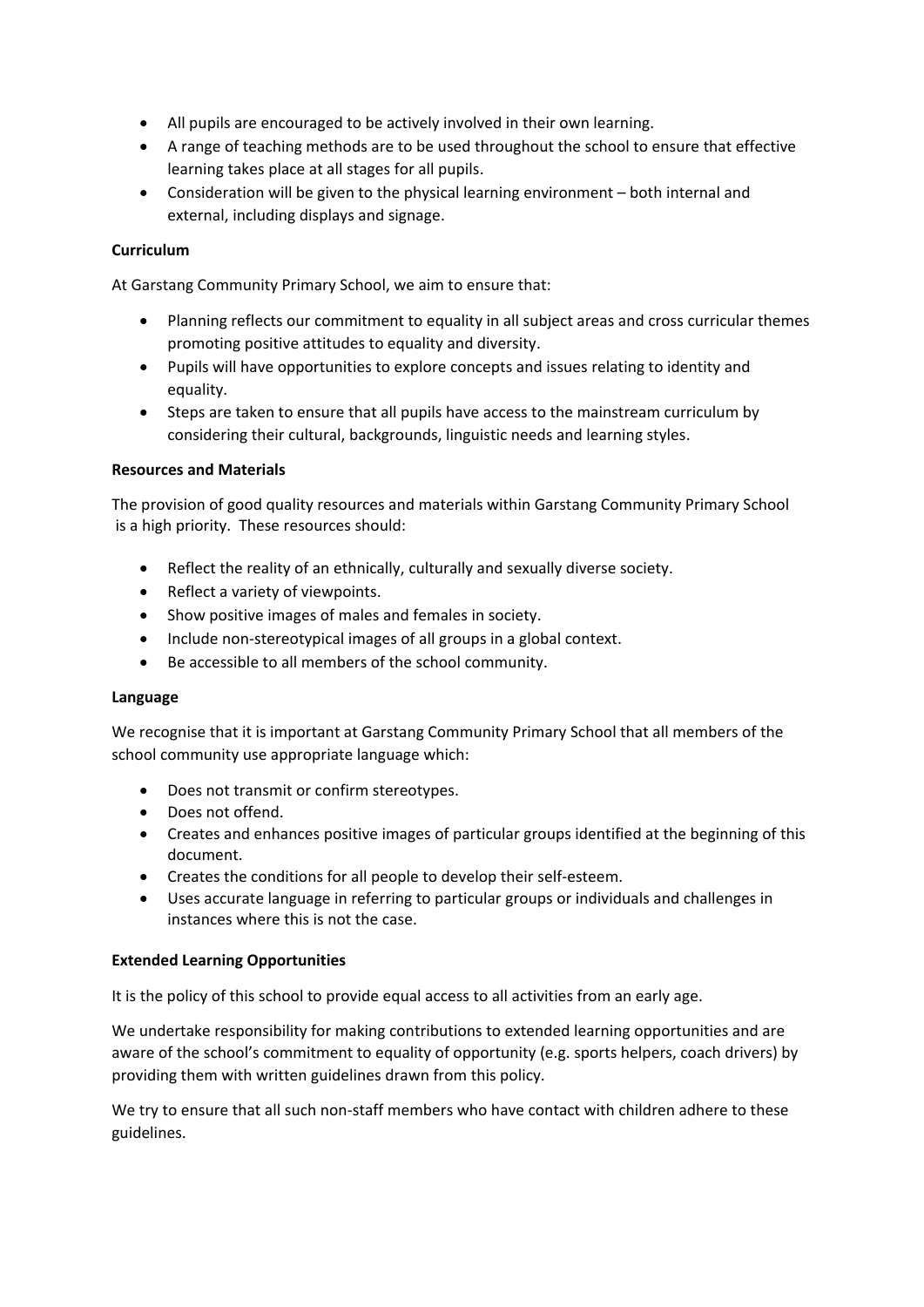### **Provision for Bi-lingual Pupils**

We undertake at Garstang Community Primary School to make appropriate provision for all EAL/bilingual children/groups to ensure access to the whole curriculum. These groups may include:

- Pupils for whom English is an additional language.
- Pupils who are new to the United Kingdom.
- Gypsy, Roma and Traveller Children.
- Advanced bi-lingual learners.

#### **Personal Development and Pastoral Guidance**

- Staff take account of gender, ethnicity, disability, religion or belief, sexual orientation, age or any other recognised area of discrimination and the experience and needs of particular groups such as Gypsy, Roma and Traveller, refugee and asylum seeker pupils.
- All pupils are encouraged to consider the full range of career opportunities available to them with no discriminatory boundaries placed on them due to their disability, gender, race or sexual orientation (whilst acknowledging that a disability may impose some practical boundaries to some career aspirations).
- All pupils/staff/parents/carers are given support, as appropriate, when they experience discrimination.
- We recognise that perpetrators may also be victims and require support.
- Positive role models are used throughout the school to ensure that different groups of pupils can see themselves reflected in the school community.
- Emphasis is placed on the value that diversity brings to the school community rather than the challenges.

#### **Staffing and Staff Development**

We recognise the need for positive role models and distribution of responsibility among staff.

- This must include pupils' access to a balance of male and female staff at all key stages where possible.
- We encourage the career development and aspirations of all school staff.
- It is our policy to provide staff with training and development, which will increase awareness of the needs of different groups of pupils.
- Access to opportunities for professional development is monitored on equality grounds.

#### **Staff Recruitment**

- All those involved in recruitment and selection are trained and aware of what they should do to avoid discrimination and ensure equality good practice through the recruitment and selection process.
- Equalities policies and practices are covered in all staff inductions.
- All temporary staff are made aware of policies and practices.
- Employment policy and procedures are reviewed regularly to check conformity with legislation and impact.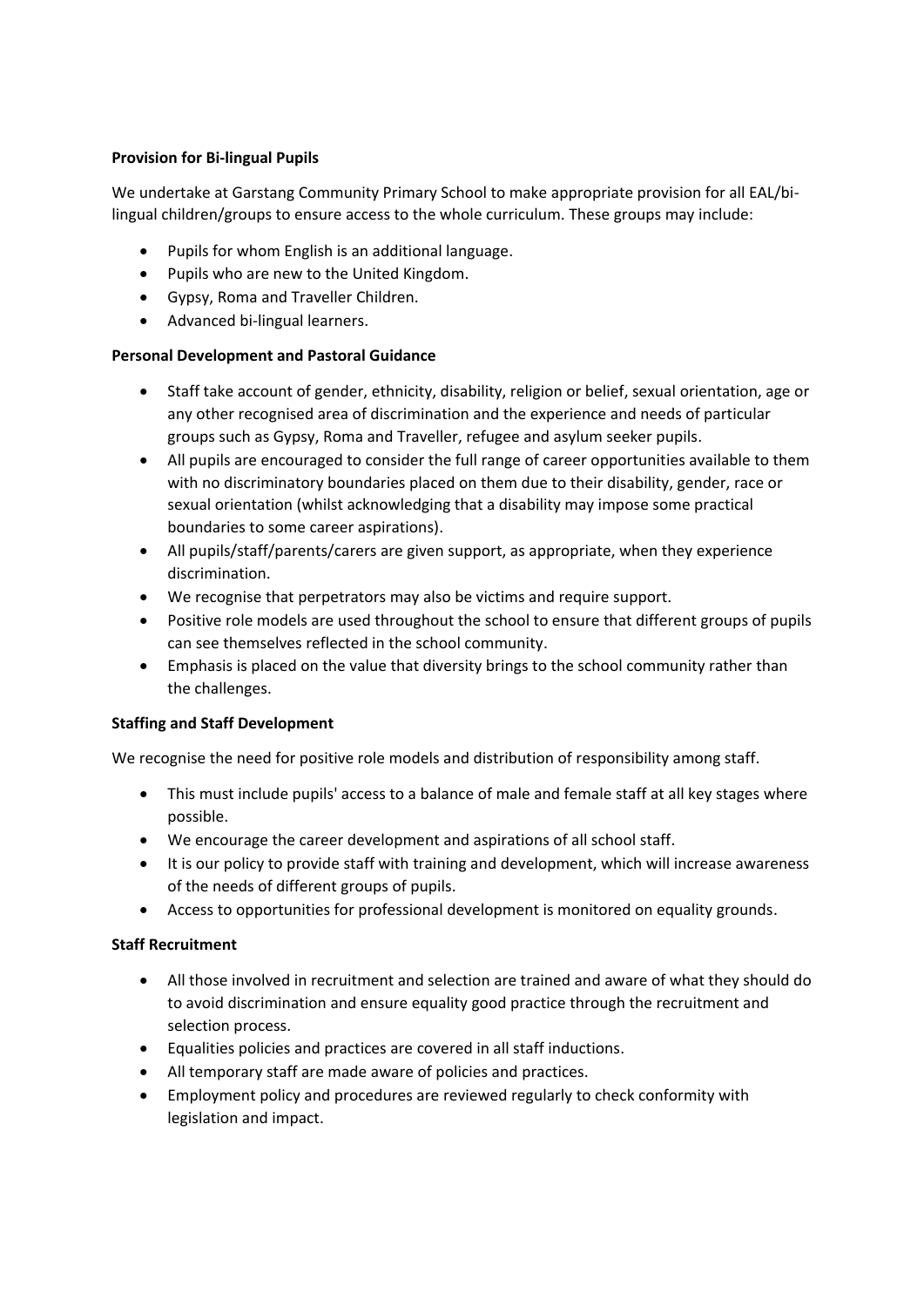#### Note:

Under the Equality Act 2010, in very limited circumstances, an employer can claim that a certain religious denomination or belief is considered to be a genuine occupational requirement of that role. An aided school may be able to rely on this for some roles in school, particularly those roles that provide spiritual leadership. However, this would not apply for all staff in School.

In addition, there are also instances in which a job will qualify for a genuine occupational requirement on the grounds of gender. However, only in very few instances would this be permissible, for example, where the job is likely to involve physical contact with members of the opposite sex, where matters of decency or privacy are involved.

#### **Partnerships with Parents/Carers/Families and the Wider Community**

We will work with parents/carers to help all pupils to achieve their potential.

- All parents/carers are encouraged to participate in the full life of the school.
- Setting up, as part of the schools' commitment to equality and diversity, a group made up of all stakeholders of the school community. This has been/will be developed to support the school with matters related to its equality's duties.
- Members of the local community are encouraged to join in school activities.
- Exploring the possibility of the school having a role to play in supporting new and settled communities.

# **7 Roles and Responsibilities**

- Our governing body will ensure that the school complies with statutory requirements in respect of this policy and action plan.
- The headteacher is responsible for the implementation of this policy, and will ensure that staff are aware of their responsibilities, that they are given necessary training and support and report progress to the governing body.
- The headteacher has day-to-day responsibility for co-ordinating the implementation of this policy.
- Our staff will promote an inclusive and collaborative ethos in the school, challenge inappropriate language and behaviour, respond appropriately to incidents of discrimination and harassment, ensure appropriate support for children with additional needs and maintain a good level of awareness of equalities issues.
- All members of the school community have a responsibility to treat each other with respect, to feel valued, and to speak out if they witness or are subject to any inappropriate language or behaviour.
- We will take steps to ensure all visitors to the school adhere to our commitment to equality.

# **8 Commissioning and Procurement**

Garstang Community Primary School will ensure that we buy services from organisations that comply with equality legislation. This will be a significant factor in any tendering process.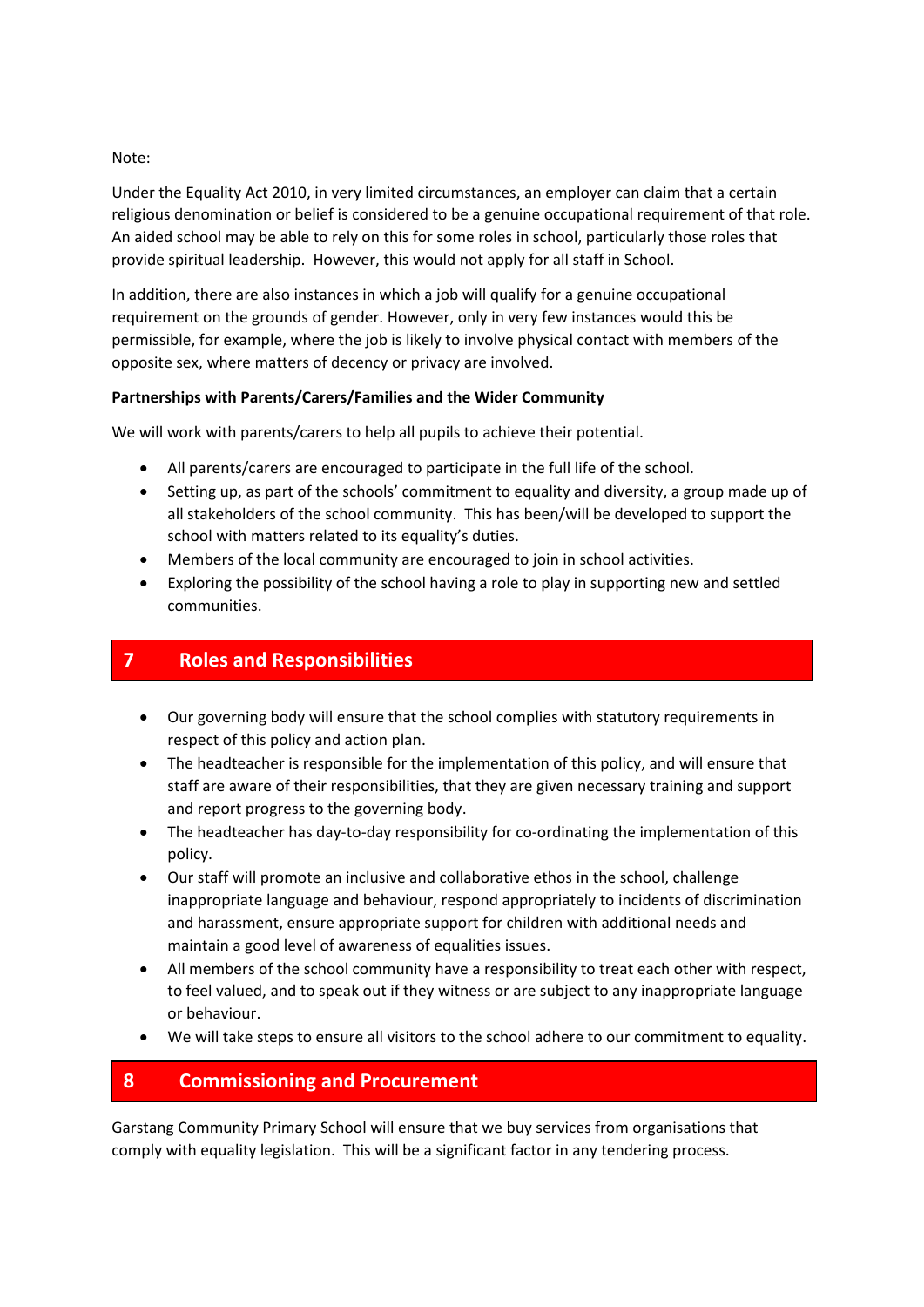# **9 The Measurement of Impact of the Policy**

This policy will be evaluated and monitored for its impact on pupils, staff, parents and carers from the different groups that make up our school. An action plan will be published to enable an impact assessment to be undertaken at the appropriate time within a given timescale.

# **10 Publicising the Policy and Plan**

This policy is available to anyone who wishes to read it. It is available, with the accompanying objectives, on our school website.

### **11 Review of Progress**

We will review this policy every three years but objectives and progress against them will be reviewed annually by Governors.

# **12 Equality Objectives 2022-25**

The following objectives will be covered in the three-year period 2022-25

- Ensure staff and governors undertake training to help them understand their responsibilities under the Equality Act and enable them to promote equality throughout school.
- Use a range of methods to develop children's empathy, tolerance and understanding of the needs of others.
- Promote cultural development and understanding through enhanced curriculum and enrichment activities.
- Ensure that the school environment is accessible and welcoming to all.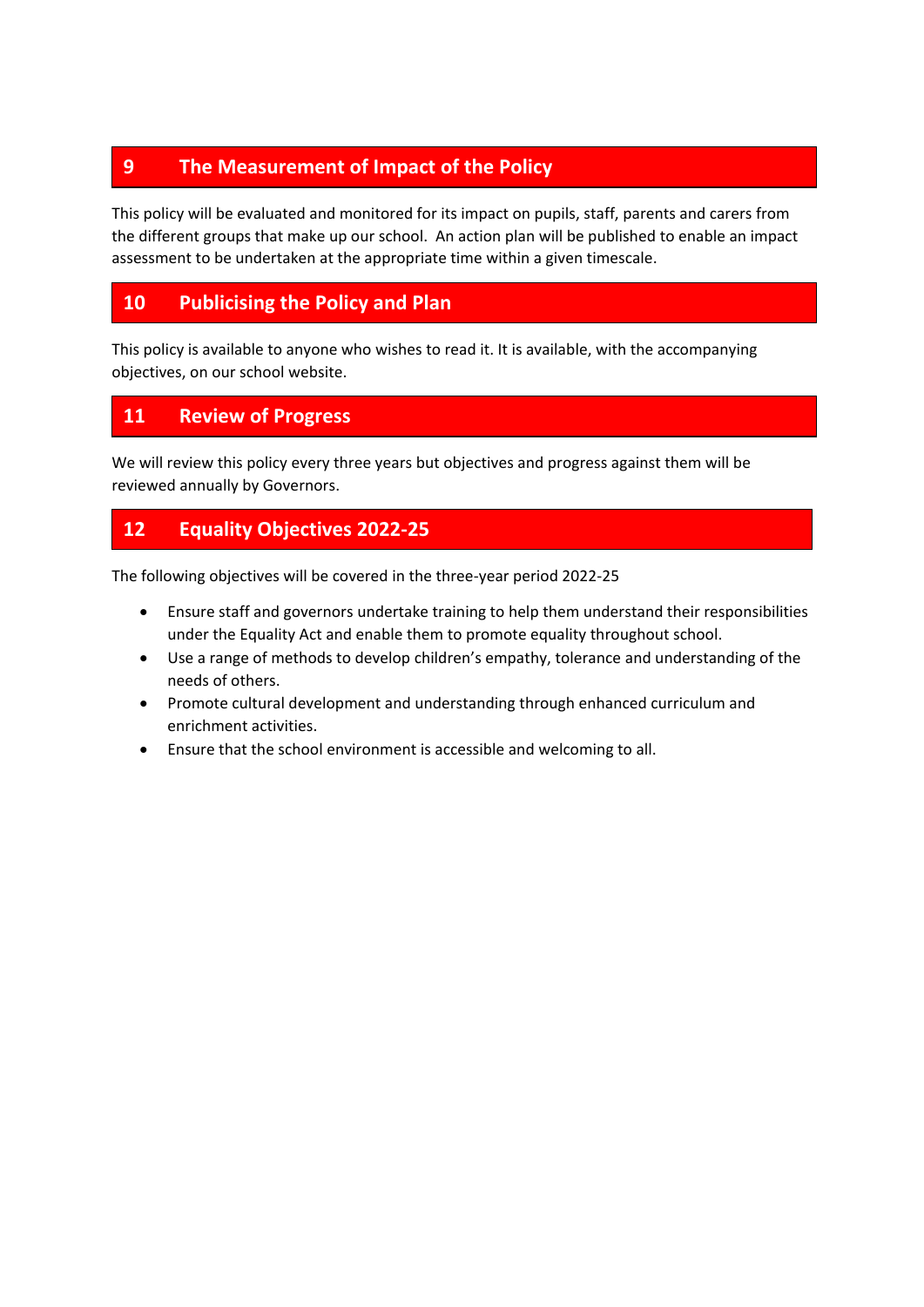#### Appendix  $1$  – for information

### **Race**

The term race includes colour, ethnic origin, nationality, national origin and citizenship as well as race.

#### **Reporting racist incidents in schools**

Schools in Lancashire are required to have in place a procedure for dealing with and reporting racist incidents, which includes providing an annual summary of racist incidents to Lancashire County Council.

### **Disability**

What is a disability?

- Disability is a physical or mental impairment which has an effect on a person's ability to carry out normal day-to-day activities. That effect must be:
	- o substantial (more than minor or trivial)
	- o adverse
	- o long-term (it has lasted, or is likely to last, for at least a year or for the rest of the life of the person affected).

There is no need for a person to have a specific, medically-diagnosed cause for their impairment – what matters is the effect of the impairment, not the cause.

Examples include hearing or sight impairments, a significant mobility difficulty, mental health conditions or learning difficulties. There are many other types of condition, illness or injury that can result in a person being disabled (eg diabetes, asthma, cancer, arthritis, epilepsy, multiple sclerosis, heart conditions, facial disfigurement).

### **Gender**

The term gender includes boys, girls, men and women, and transgender/transsexual people. Sexual orientation is a distinct protected characteristic. (The term transgender refers to a range of people who do not feel comfortable with their birth gender).

What is the difference between sex and gender?

- Sex refers to biological status as male or female. It includes physical attributes such as sex chromosomes, gonads, sex hormones, internal reproductive structures, and external genitalia.
- Gender is a term that is often used to refer to ways that people act, interact, or feel about themselves, which are associated with boys/men and girls/women. While aspects of biological sex are the same across different cultures, aspects of gender may not be.

### **Sexual Orientation**

Heterosexism is any prejudice and discrimination against individuals and groups who are lesbian, gay, bisexual (LGB) or are perceived to be so. It is based on the assumption that everyone is or